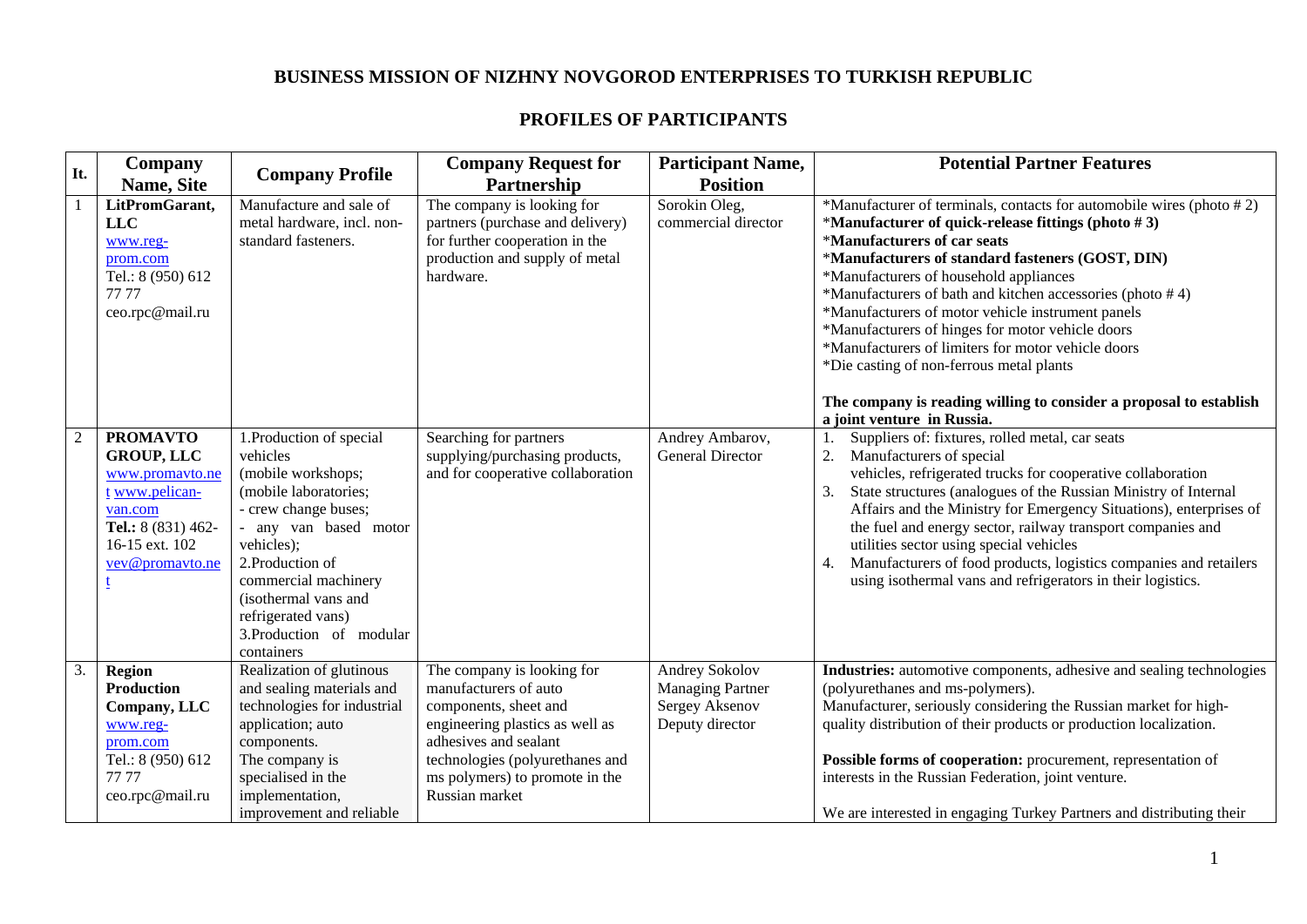| It. | <b>Company</b><br>Name, Site                                                   | <b>Company Profile</b>                                                                                                                                                                                                                                                                                                                                                                                                                                                                                                  | <b>Company Request for</b><br>Partnership                                                                                                                                                                                                                                                                                                                                                                                                   | <b>Participant Name,</b><br><b>Position</b>                | <b>Potential Partner Features</b>                                                                                                                                                                                                                                                                                                                                                              |
|-----|--------------------------------------------------------------------------------|-------------------------------------------------------------------------------------------------------------------------------------------------------------------------------------------------------------------------------------------------------------------------------------------------------------------------------------------------------------------------------------------------------------------------------------------------------------------------------------------------------------------------|---------------------------------------------------------------------------------------------------------------------------------------------------------------------------------------------------------------------------------------------------------------------------------------------------------------------------------------------------------------------------------------------------------------------------------------------|------------------------------------------------------------|------------------------------------------------------------------------------------------------------------------------------------------------------------------------------------------------------------------------------------------------------------------------------------------------------------------------------------------------------------------------------------------------|
|     |                                                                                | delivery of ready-made<br>solutions, technologies and<br>materials, used by car<br>assembly plants and<br>manufacturers of small-<br>scale commercial vehicles,<br>in dealers' selling and<br>service centres, also in<br>woodworking, printing and<br>packaging.                                                                                                                                                                                                                                                       | Glue and sealing<br>1.<br>technologies of<br>construction assembly;<br>Construction paste-in<br>2.<br>and automobile glass<br>repair;<br>Evaporation and classic<br>vibro- and noise<br>insulation;<br>Complex anticorrosion<br>4.<br>protection;<br><b>Constructional plastics</b><br>5.<br>and floor coverings;<br>Tone and armor films;<br>6.<br>Glue technologies and<br>7.<br>solutions for<br>woodworking, printing<br>and packaging. |                                                            | products, we are also willing to arrange cooperative localization of<br>manufacture in Russia.                                                                                                                                                                                                                                                                                                 |
|     | Company<br>"TEKS", LLC<br>http://www.tex<br>-filter.ru<br>tex-<br>nnov@mail.ru | Production of industrial<br>filters for dust and gas<br>cleaning systems,<br>aspiration and ventilation,<br>and filtration of liquids<br>(more than 120 names of<br>industrial filters):<br>- filters for ventilation and<br>air conditioning systems:<br>-Pocket Filters - Bag<br>Filters: G3-G4-F5-F6-F7-<br>F8-F9 Efficiency (EN<br>$779$ ;<br>- Panel Filters - G3-G4-F5<br>Efficiency (EN 779);<br>- filter hoses for aspiration<br>plants - Filtering Bags;<br>- bag filters for filtering<br>any kind of liquids | The company is looking for:<br>1. Manufacturers of air filters for<br>ventilation;<br>2. Manufacturers of plastic<br>components for the production of<br>air filters (profiles and clamps for<br>filter frames);<br>3. Manufacturers of filter<br>materials.                                                                                                                                                                                | Oleg Zaulin, director<br>Uriy Belyakin, deputy<br>director | The following companies are interesting for cooperation:<br>-producers of plastic profiles for the production of frames;<br>- plastic frames manufacturers;<br>- manufacturers of components for the production of ventilation filters<br>(pocket, cassette, HEPA, etc.);<br>- manufacturers of high-temperature air filters;<br>The manufacturer of needle-punched nonwoven filter materials. |